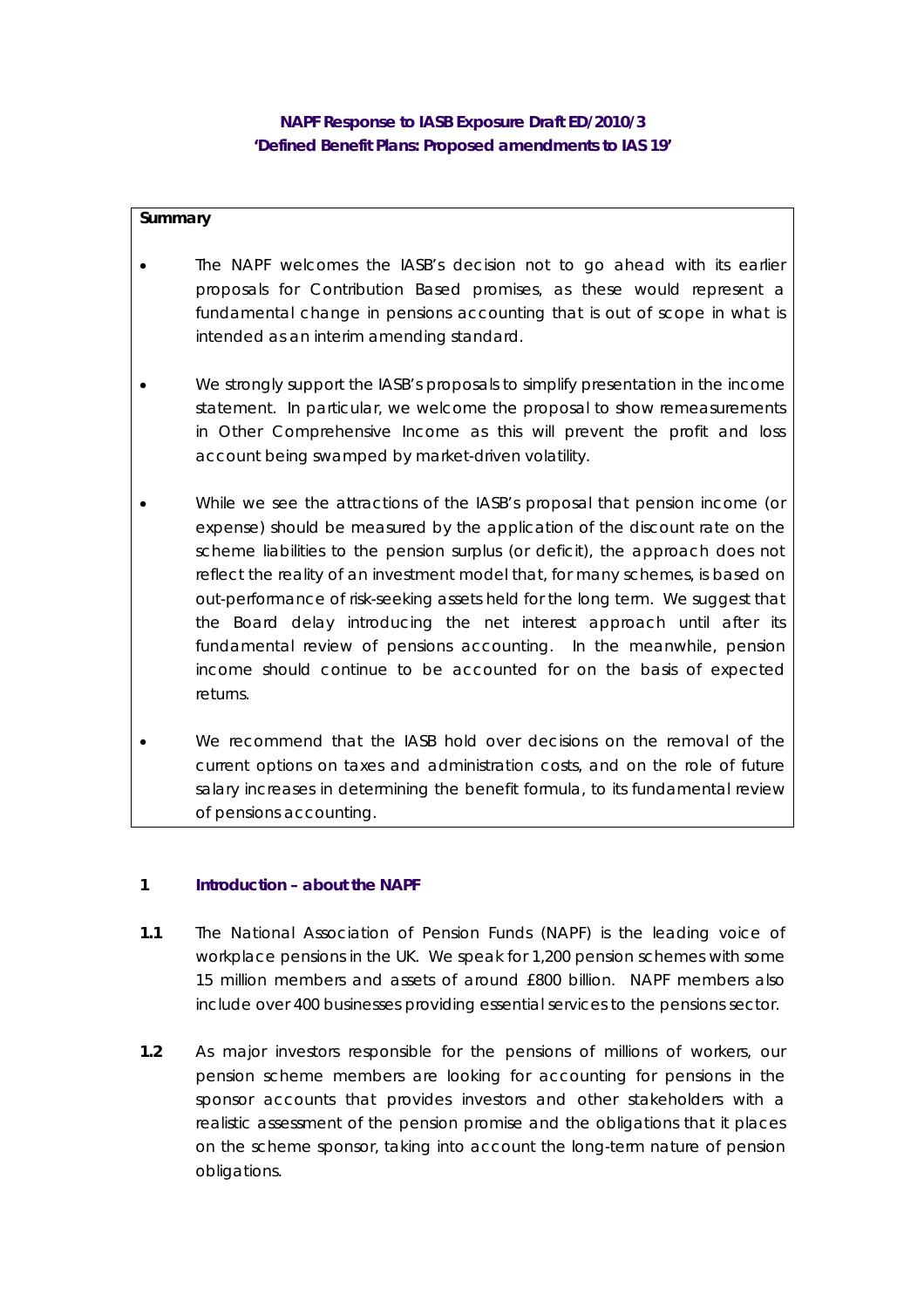**1.3** Pension schemes are major investors in equities, both domestic and international, and have significant exposure to corporate bonds; in the UK, for example, they own 13 per cent of the domestic equity market – and considerably more when indirect investment through pooled funds is taken into account. Pension schemes and the investment managers acting on their behalf rely on the quality of companies' financial reporting to inform their investment policies. At the same time, they are very much aware that employers should not be discouraged from offering good quality pensions that are in fact perfectly affordable, for example because the accounting gives rise to an apparent volatility in the accounts that is not a reflection of economic reality.

## **2 General Comments**

- **2.1** We are grateful for the opportunity to respond to the IASB's Exposure Draft 'Defined Benefit Plans: Proposed amendments to IAS 19'.
- **2.2** We welcome the Board's decision not to go ahead with its earlier proposals for Contribution Based promises. The proposals represented a fundamental change in pensions accounting and were clearly out of scope in what is intended as an interim amending standard.
- **2.3** We also welcome the Board's decision not to review how multi-employer schemes are accounted for on the face of the accounts. Accounting for individual employer's liabilities raises a number of fundamental issues which we do not believe can be resolved in what is intended as an interim amending standard: both legal issues as to individual employers' liability (different in different jurisdictions) and practical measurement issues as to how the liability is to be allocated between the employers in the scheme.
- **2.4** We strongly support the IASB's proposals to simplify presentation in the income statement. In particular, we welcome the proposal to show remeasurements in Other Comprehensive Income as this will prevent the profit and loss account being swamped by market-driven volatility. We cannot emphasise too strongly that pension liabilities do not in reality fluctuate widely from one year to the next, but change gradually over time in line with scheme demographics. We are convinced that an accounting treatment that gives rise to an apparent volatility that in no way reflects economic reality will lead to economically poor decisions on pension provision and to the closure of good quality schemes that could – and should – be kept open.
- **2.5** While we see the attractions of the IASB's proposal that pension income (or expense) should be measured by the application of the discount rate on the scheme liabilities to the pension surplus (or deficit), the approach does not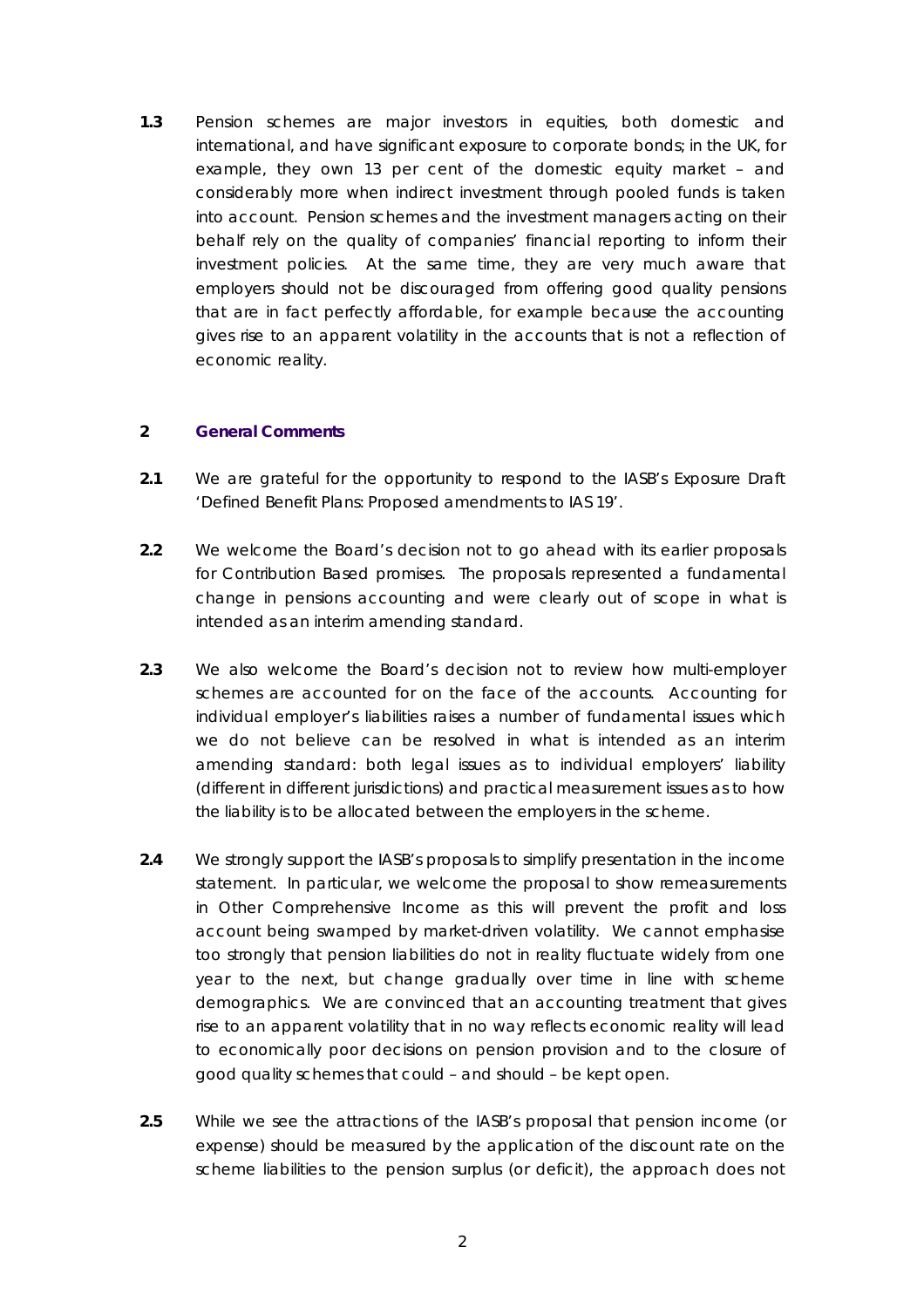reflect the reality of an investment model that, for many schemes, is based on out-performance of risk-seeking assets held for the long term. Although simple and pragmatic, the net interest approach could well understate the sponsor's income from the scheme. It also raises questions about what should be the approach if the scheme's investment strategy is unlikely to give a return equal to the discount rate. We therefore suggest that the Board may wish to delay introducing the net interest approach until after its fundamental review of pensions accounting, when these issues can be more fully considered. If the Board decides to postpone the introduction of a net interest approach, we suggest that in the interim the expected return approach be maintained.

- **2.6** We also feel that the Board underestimates the issues around taxes and administration costs and the role of future salary increases in determining the benefit formula. We recommend that the Board hold over decisions on the removal of the current options to its fundamental review of pensions accounting.
- **2.7** We comment in some detail in our answers to Questions 9 and 10 on the Board's proposed disclosed disclosures.

## **3 Answers to specific questions**

#### **Recognition**

*Q1 The exposure draft proposes that entities should recognise all changes in the present value of the defined benefit obligation and in the fair value of plan assets when they occur (Paragraphs 54, 61 and BC9–BC12). Do you agree? Why or why not?* 

We agree that entities should recognise changes in the present value of the defined benefit obligation and in the fair value of plan assets when they occur. We would expect other obligations in the accounts to be treated in the same way.

*Q2 Should entities recognise unvested past service cost when the related plan amendment occurs? (Paragraphs 54, 61 and BC13). Why or why not?* 

 We agree that unvested past service cost should be recognised when the related plan amendment occurs. We believe that the IASB should consider, for its fundamental review of pensions accounting, the inclusion of a separate pensions statement within the income statement.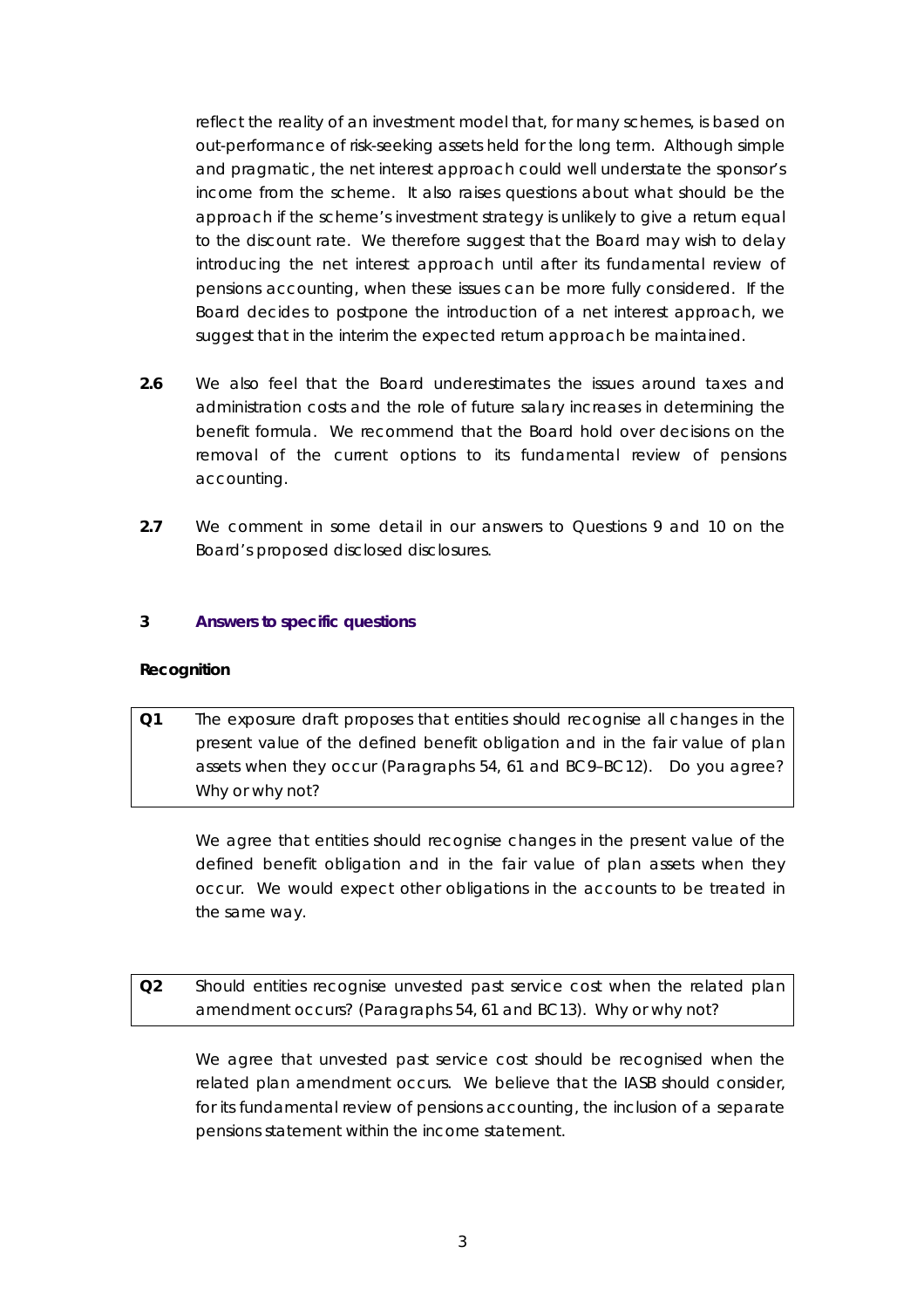# **Disaggregation**

*Q3 Should entities disaggregate defined benefit cost into three components: service cost, finance cost and remeasurements? (Paragraphs 119A and BC14– BC18). Why or why not?* 

We agree that defined benefit cost should be disaggregated into three components: service cost, finance cost and remeasurements.

## *Defining the service cost component*

*Q4 Should the service cost component exclude changes in the defined benefit obligation resulting from changes in demographic assumptions? (Paragraphs 7 and BC19–BC23). Why or why not?* 

 We agree that service cost should exclude changes in the defined benefit obligation resulting from changes in demographic assumptions and that these should instead go through Other Comprehensive Income as remeasurements.

## *Defining the finance cost component*

*Q5 The exposure draft proposes that the finance cost component should comprise net interest on the net defined benefit liability (asset) determined by applying the discount rate specified in paragraph 78 to the net defined benefit liability (asset). As a consequence, it eliminates from IAS 19 the requirement to present an expected return on plan assets in profit or loss.* 

 *Should net interest on the net defined benefit liability (asset) be determined by applying the discount rate specified in paragraph 78 to the net defined benefit liability (asset)? Why or why not? If not, how would you define the finance cost component and why? (Paragraphs 7, 119B, 119C and BC23– BC32).* 

We believe the net interest approach has merit because it a) eliminates the need for an expected return assumption, b) logically shows a cost when there is a deficit and a contribution to profit when there is a surplus, and c) recognises that in most territories the liabilities and assets are not directly owned by the reporting entity but are held indirectly through trusts or similar structures.

We believe that there are some issues with a net interest approach that the Board needs to consider. On the one hand, it fails to take into account – and could be seen as actively discouraging – investment strategies on the part of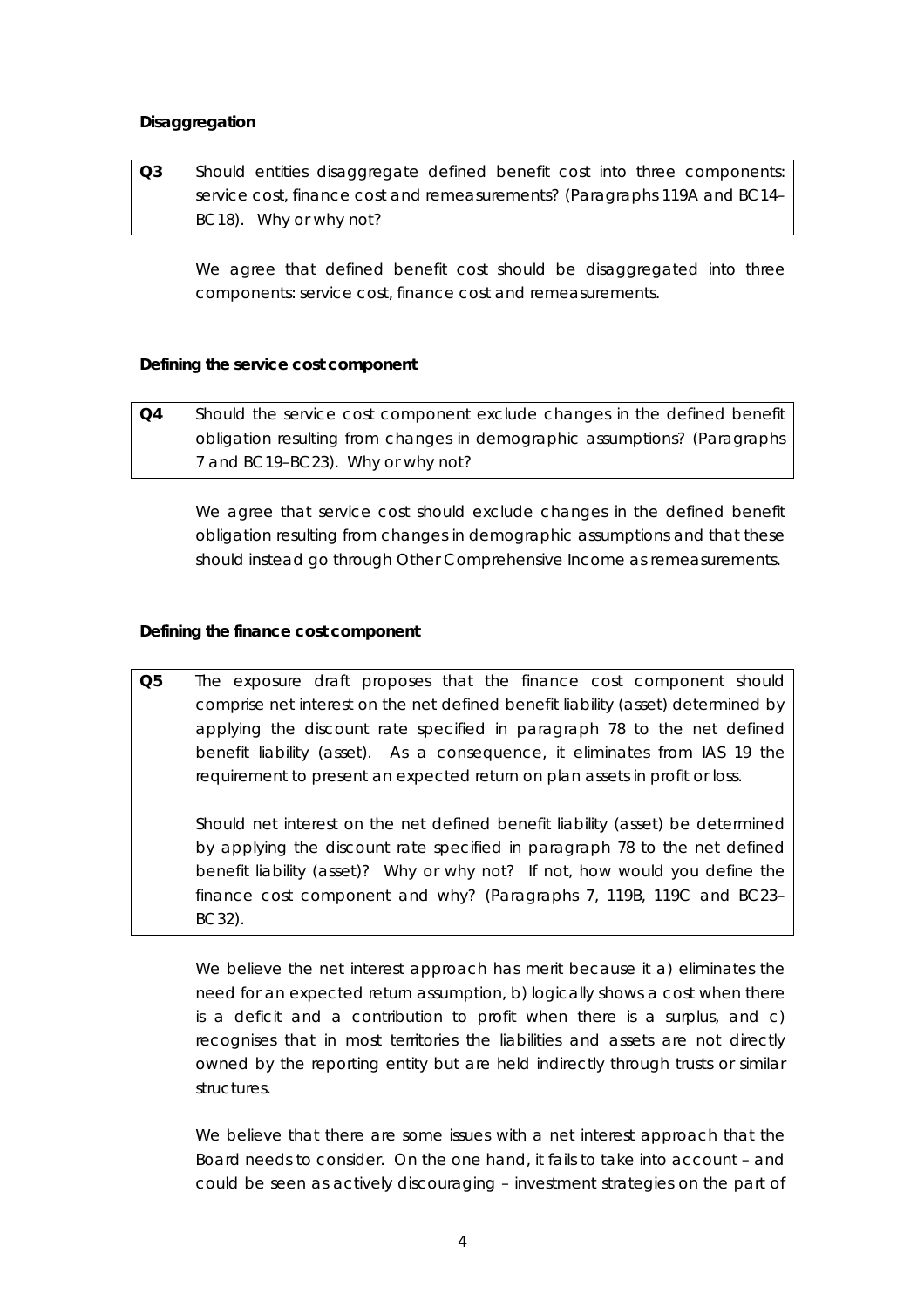the scheme directed at outperforming the discount rate. Such strategies, which can significantly reduce the cost of pension provision, are entirely appropriate for schemes with a strong sponsor covenant. On the other hand, it raises questions about what should be the approach if the scheme's investment strategy is unlikely to give a return equal to the discount rate. This could happen where the investment return is taxed or where the pension plan has de-risked and invests mainly in low-risk assets. We therefore suggest that the Board may wish to delay introducing the net interest approach until after its fundamental review of pensions accounting, when these issues can be more fully considered. If the Board decides to postpone the introduction of a net interest approach, we suggest that in the interim the expected return approach be maintained.

## **Presentation**

- *Q6 Should entities present:*
- *(a) service cost in profit or loss?*
- *(b) net interest on the net defined benefit liability (asset) as part of finance costs in profit or loss?*
- *(c) remeasurements in other comprehensive income?*
- *(Paragraphs 119A and BC35–BC45). Why or why not?*

 We agree. If the Board decides to postpone introduction of the net interest approach and remain for the time being with expected returns (see our answer to Question 5), expected returns and interest cost should both be included as part of finance income and cost in the profit and loss account (Question 6 (b)).

# **Settlements and curtailments**

#### *Q7*

- *(a) Do you agree that gains and losses on routine and non-routine settlement are actuarial gains and losses and should therefore be included in the remeasurement component? (Paragraphs 119D and BC47). Why or why not?*
- *(b) Do you agree that curtailments should be treated in the same way as plan amendments, with gains and losses presented in profit or loss? (Paragraphs 98A, 119A(a) and BC48).*
- *(c) Should entities disclose (i) a narrative description of any plan amendments, curtailments and non-routine settlements, and (ii) their effect on the statement of comprehensive income? (Paragraphs 125C(c), 125E, BC49 and BC78). Why or why not?*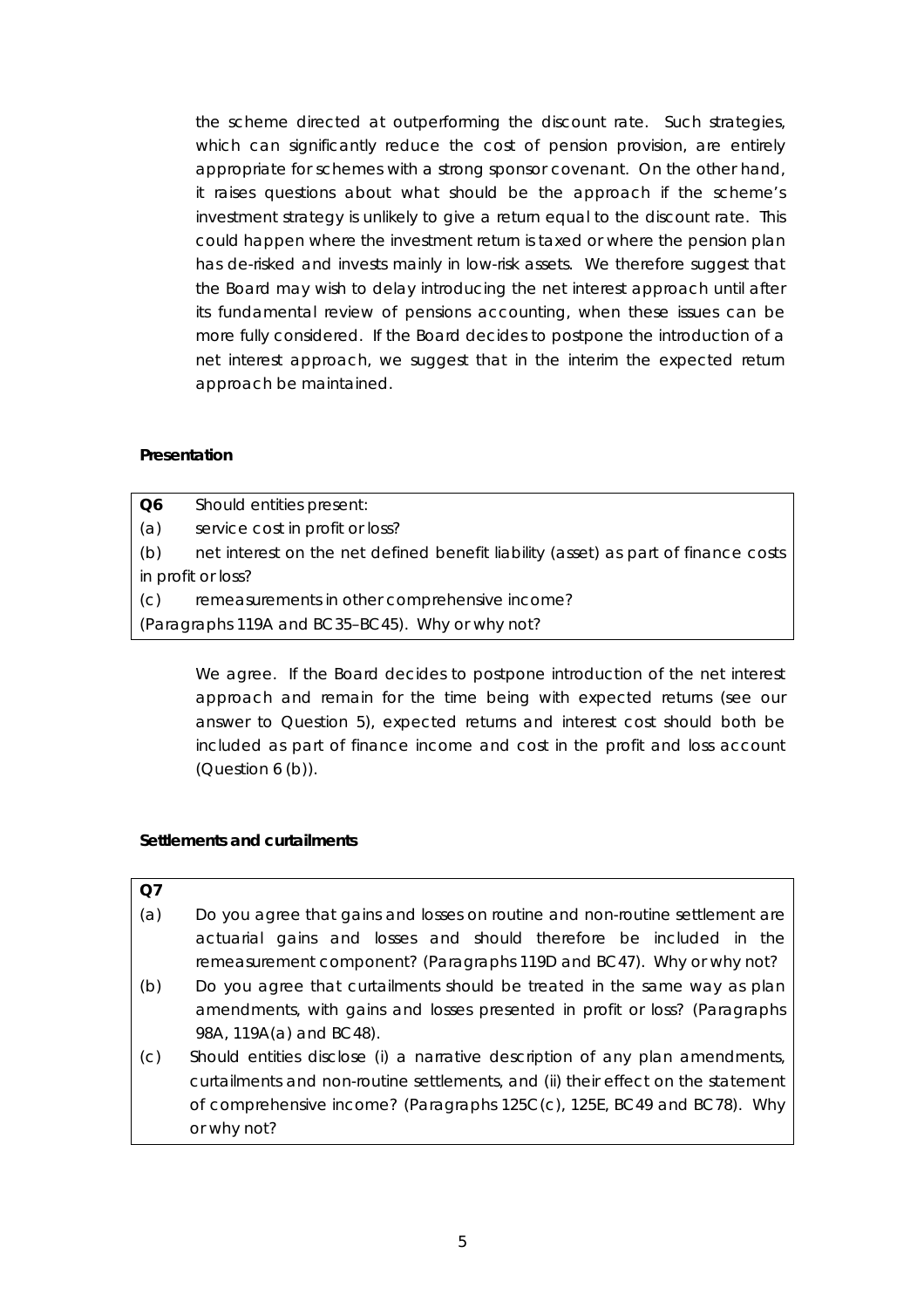We agree that:

- (a) gains and losses on routine settlements are likely to reflect actuarial gains or losses and should therefore be included in remeasurements. We note that employer-instigated non-routine settlements should perhaps more appropriately be presented in profit and loss, like curtailments and plan amendments; however, it may sometimes be difficult to distinguish between routine and non-routine settlements, which may make it impractical to require entities to distinguish between the two.
- (b) curtailments should be treated the same way as plan amendments, with gains and losses presented in profit and loss.
- (c) entities should disclose (i) a narrative description of plan amendments, curtailments and non-routine settlements, and (ii) their effect on the statement of comprehensive income. We would emphasise that only material amendments, curtailments and settlements should be disclosed.

# **Disclosures**

# *Defined benefit plans*

- *Q8 The exposure draft states that the objectives of disclosing information about an entity's defined benefit plans are:*
- *(a) to explain the characteristics of the entity's defined benefit plans;*
- *(b) to identify and explain the amounts in the entity's financial statements arising from its defined benefit plans; and*
- *(c) to describe how defined benefit plans affect the amount, timing and variability of the entity's future cash flows. (Paragraphs 125A and BC52–BC59).*

 *Are these objectives appropriate? Why or why not? If not, how would you amend the objectives and why?* 

 We agree that the objectives listed are appropriate. We agree with the IASB's general approach, which is based on allowing companies scope to use their judgement in deciding on disclosures. We believe that this reflects the reality that the materiality of the scheme differs between companies. Excessive prescription would be burdensome on preparers of accounts and would reduce the usefulness of the information provided by making it more difficult for users to identify important disclosures.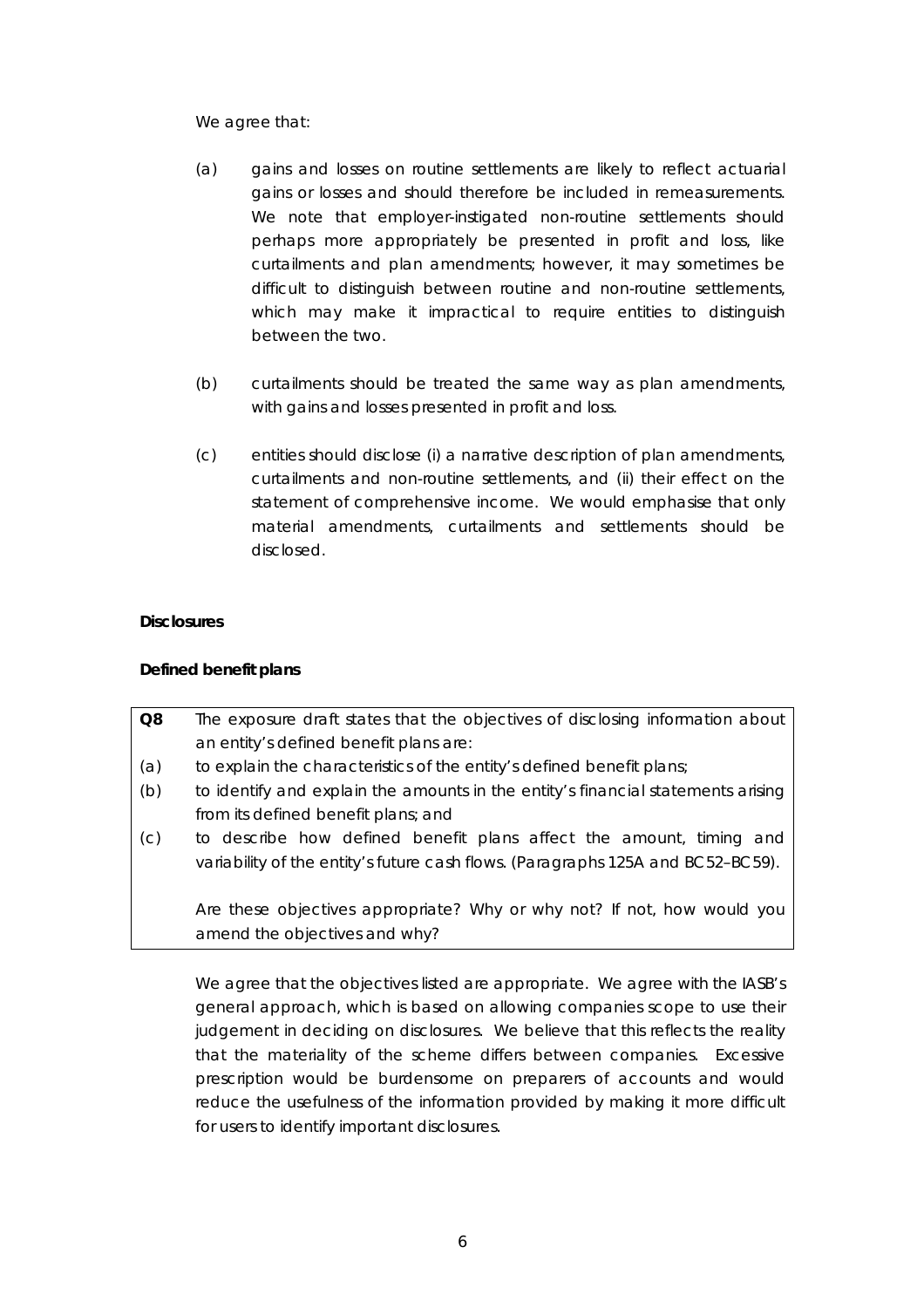The IASB's approach places a burden of responsibility on companies not to abuse their discretion and on investors and analysts to insist that companies provide the information that they require. We very much hope that companies, investors and analysts will live up to their responsibilities.

 We comment in more detail in our answer to Question 9 on the individual disclosures proposed, which we feel should not be too burdensome on companies. We also propose a number of additional disclosures that would assist users of financial statements.

- *Q9 To achieve the disclosure objectives, the exposure draft proposes new disclosure requirements, including:*
- *(a) information about risk, including sensitivity analyses (paragraphs 125C(b), 125I, BC60(a), BC62(a) and BC63–BC66);*
- *(b) information about the process used to determine demographic actuarial assumptions (paragraphs 125G(b) and BC60(d) and (e));*
- *(c) the present value of the defined benefit obligation, modified to exclude the effect of projected salary growth (paragraphs 125H and BC60(f));*
- *(d) information about asset-liability matching strategies (paragraphs 125J and BC62(b)); and*
- *(e) information about factors that could cause contributions to differ from service cost (paragraphs 125K and BC62(c)).*

 *Are the proposed new disclosure requirements appropriate? Why or why not? If not, what disclosures do you propose to achieve the disclosure objectives?* 

Our comments on the new disclosures proposed are as follows:

- (a) *information about risk*. We recognise the desire of many users of accounts for greater sensitivity analysis on risk. Investors and analysts need information on which they can form an assessment of the company's prospects. We are particularly concerned about paragraph 125I, which we fear might place an excessive burden on the company without providing information whose value is proportionate to the effort in producing it. The wording of 125I (a) is both unclear and insufficiently specific to provide comparable information for different companies. We also believe that the relevant reporting criterion is significance at the end of the reporting period both for the defined benefit obligation and for service costs going forward.
- (b) *process to determine demographic actuarial assumptions*. We agree with the approach proposed which would allow companies to use their judgement in determining which assumptions they should disclose.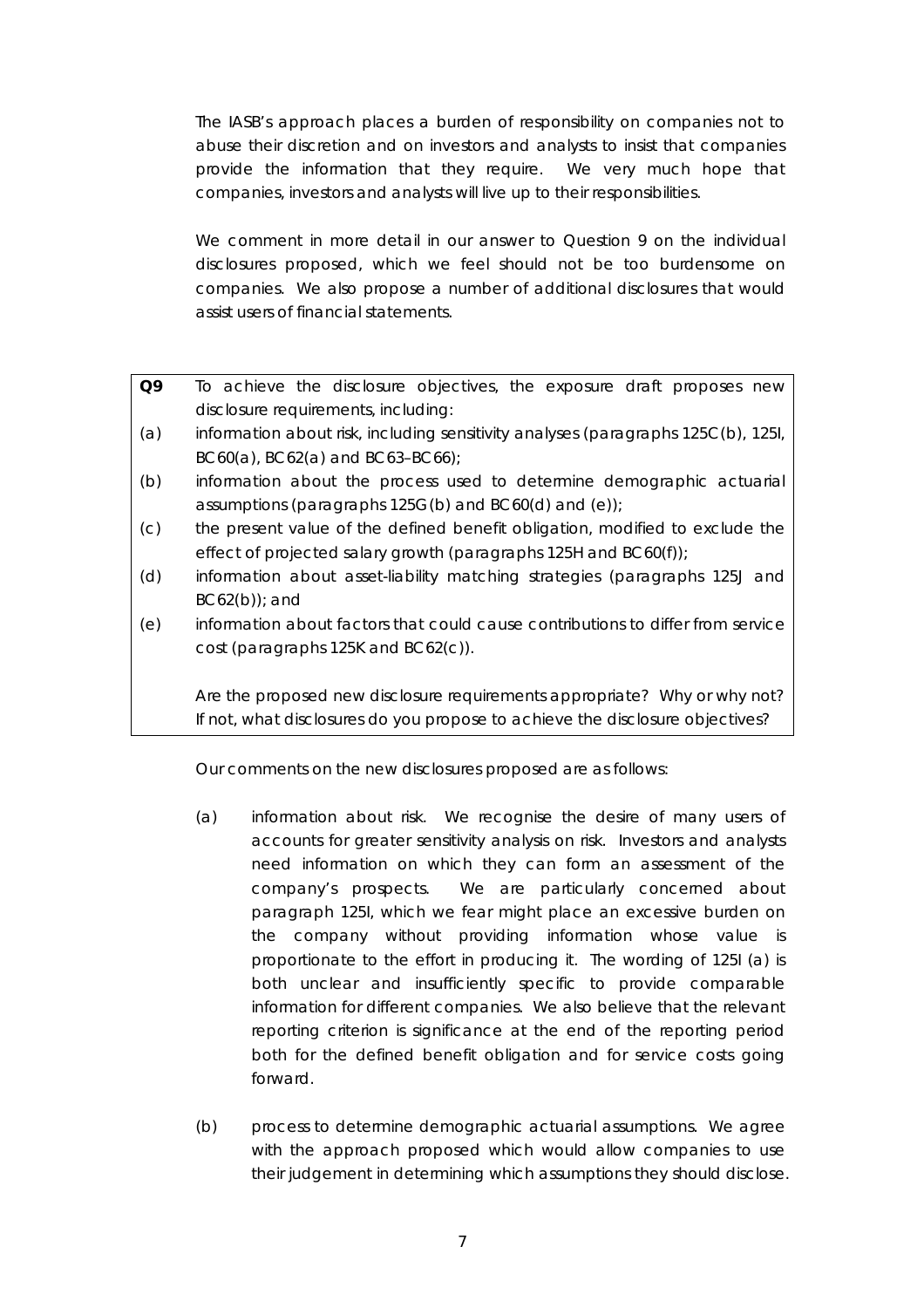We agree that, in view of the different circumstances of individual companies, it would not be helpful to be too prescriptive. We also agree with an approach that would allow companies to refer to standard mortality tables (for example) without having to produce an excessive amount of detail.

- (c) *defined benefit obligation excluding salary increases.* We believe that this is a useful disclosure which would be easy for companies to provide.
- (d) *information about asset liability matching strategies*. Again, we believe that this is a useful disclosure which should not be too difficult for companies to provide.
- (e) *information about factors that could cause contributions to differ from service cost*. We query whether this is a useful disclosure, as there is no reason why contributions should match service cost. However, companies should be obliged to provide separately and in greater detail information on commitments to which they are contractually obliged, for example agreed recovery programmes to put right scheme deficits (see our comments immediately below). Disclosures on recovery programmes should cover the complete programme, however long or short it is, and not just the first five years.

We believe that analysts and investors and the agents who invest on their behalf (investment managers) are particularly interested in the cash payments that the sponsor is bound by law or agreement to make into the fund. To be useful, such disclosures need to be detailed, not aggregated. Analysts use this information to model future free cash flow and as a basis for estimating a 'cash funding liability'. Such disclosures are incomplete without information on the assumed investment returns (or similar variables that justify the repayment schedule) and on the risk that the schedule might change.

Analysts and investors would also like information on duration and a time analysis of liabilities. These tell a different – although related – story and both would be useful. A disclosed (mathematical) duration in years would provide a quick and simple reference point for comparing pension liabilities; it would also provide more insight into potential sensitivities to changes in interest rates and inflation. Numerical disclosures of estimated pension payments by (say) 5-year time buckets obviously gives far more insight into the length of time required to run off the liability – while the average duration of UK schemes is around fifteen years, the run-off is many decades. Numerical disclosures can also be usefully combined with a cash flow chart to provide a powerful graphical representation of pension commitments.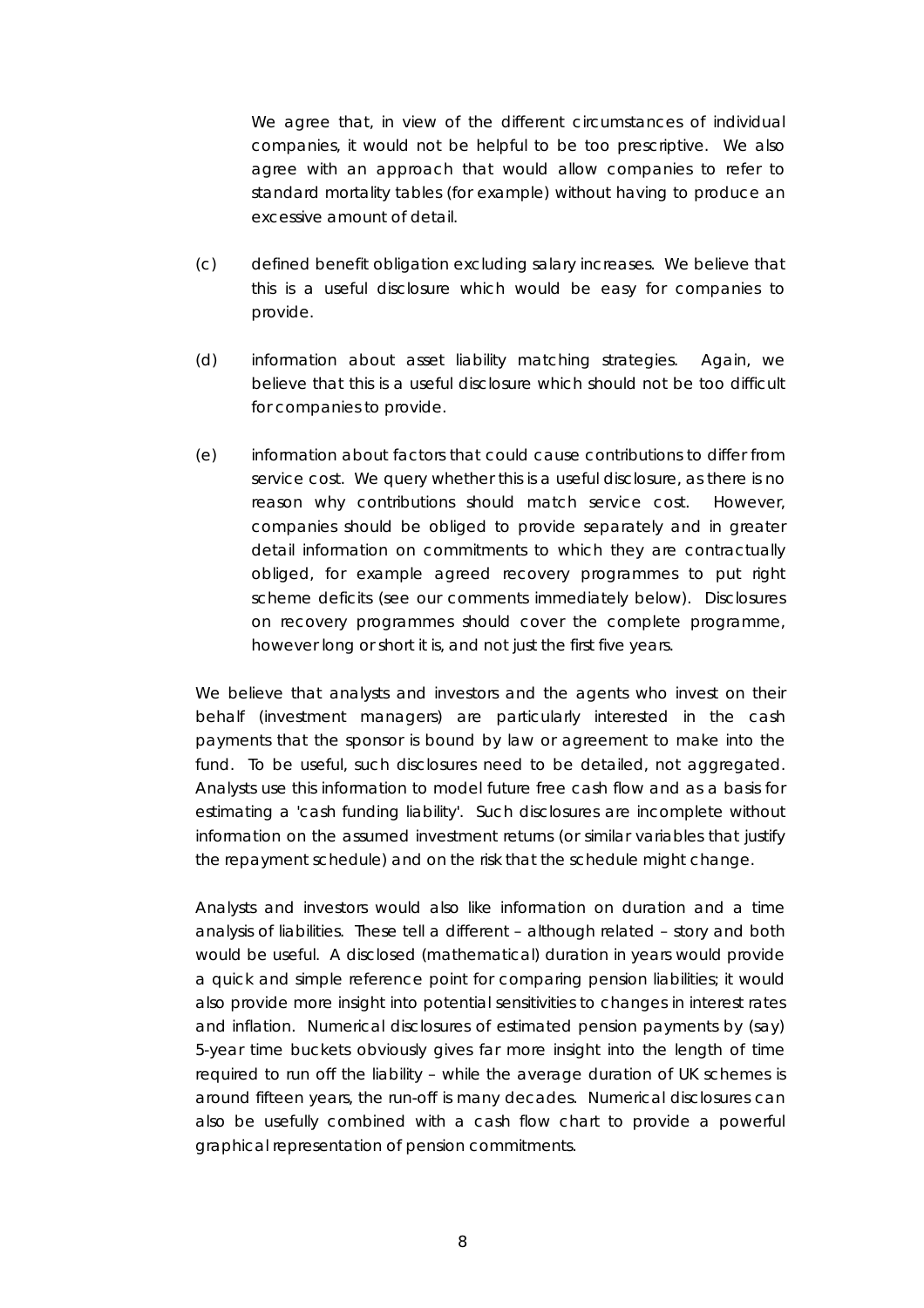Both approaches help to convey the fact that while the liability may be large, annual cash payouts are much smaller. Disclosing the expected pension payments also enables analysts to estimate (in a crude fashion) the extent to which the pension assets provide matching inflows, thus offering a greater insight into the investment risks being taken or hedged.

It should not be too difficult for companies to provide the information – the best already do.

## *Multi-employer plans*

*Q10 The exposure draft proposes additional disclosures about participation in multi-employer plans. Should the Board add to, amend or delete these requirements? (Paragraphs 33A and BC67–BC69) Why or why not?* 

Our comments on the individual disclosures proposed in paragraph 33A are as follows:

- (a) we agree that the entity should provide a description of the funding arrangements, including the method used to determine the entity's rate of contributions and any minimum funding requirements.
- (b) we agree that the entity should disclose the extent to which it can be liable to the plan for other entities' obligations under the terms and conditions of the multi-employer plan.
- (c) we agree that the entity should disclose the total number of active, retired and former members entitled to benefits, and the entity's proportion of that total, if the information is available. We see this as a means of enabling users of employer accounts to get a rough idea of the potential magnitude of the entity's share of any surplus or deficit.
- (d) the proposed requirement to disclose details of any agreed deficit or surplus allocation on wind-up of the plan, or the amount that is required to be paid on withdrawal of the entity from the plan, needs clarification. It should be made clear that "amount" refers to a description of how the amount would be arrived at. We do not believe that it is feasible for the scheme, which would presumably have to provide the information to participating employers, to provide a wind up figure for each employer. It would, however, be appropriate for an entity to disclose the actual amount to be paid as a contingent liability if its withdrawal from the plan was under consideration or likely.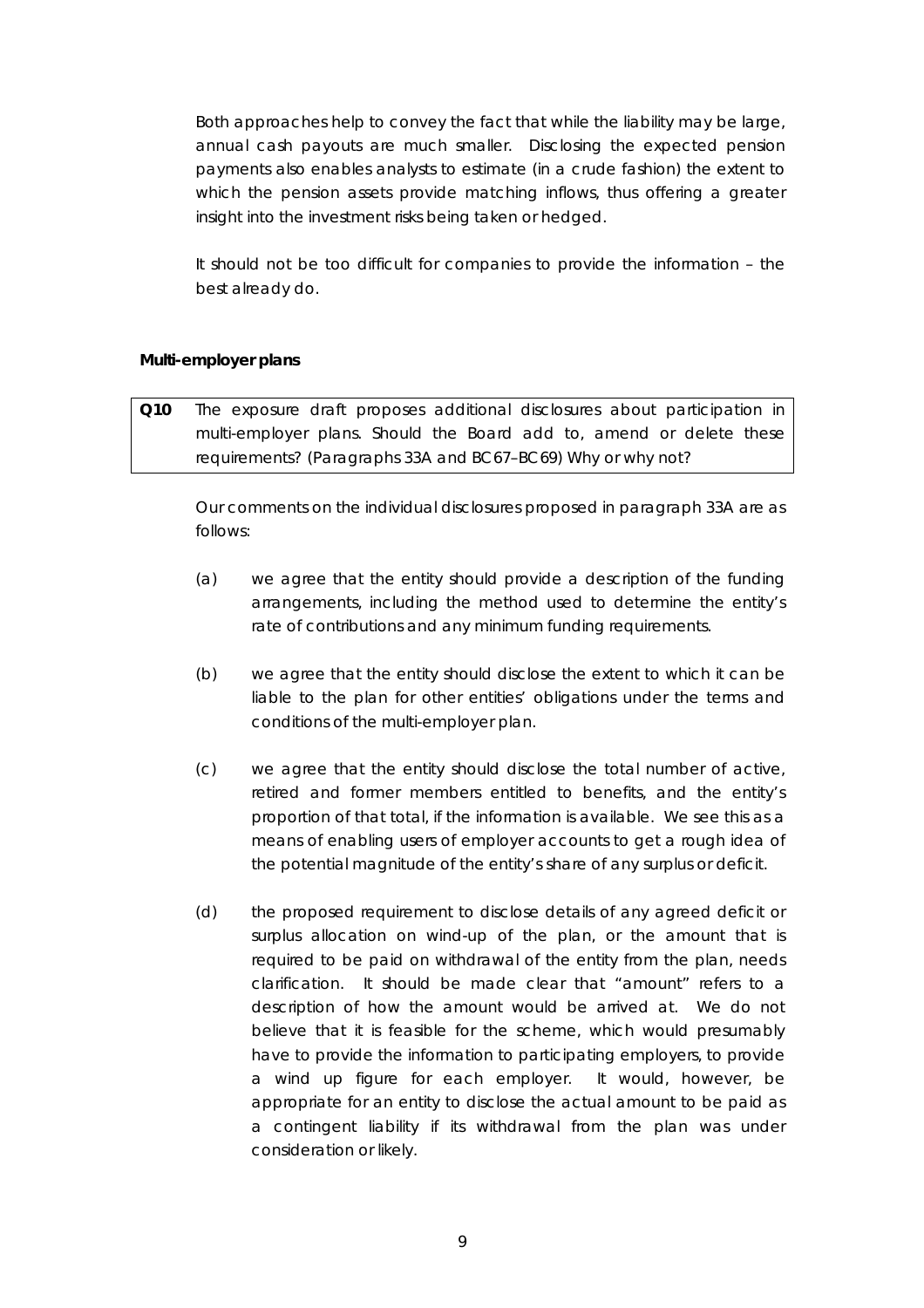- (e) we agree that, where the entity accounts for its proportionate share of the defined benefit obligation, plan assets and cost associated with the plan in accordance with paragraph 29A, it should disclose all the information required by paragraphs 125A–125K for that proportionate share.
- (f) we agree that, where the entity accounts for the plan as if it were a defined contribution plan in accordance with paragraph 30, it should disclose:
	- $(i)$  the fact that the plan is a defined benefit plan;
	- (ii) the reason why sufficient information is not available to enable the entity to account for the plan as a defined benefit plan; and
	- (iv) where available, information about any deficit or surplus in the plan that may affect the amount of future contributions, including the basis used to determine that deficit or surplus and the implications, if any, for the entity. The funding level and monetary amount of any surplus or deficit should both be disclosed.

On (f) (iii) (the expected contributions to the plan for the next five annual reporting periods, and a description of the contractual agreement or other basis used to determine the expected contributions), we query the usefulness of requiring the disclosure of monetary amounts, which would necessarily be dependent on uncertain assumptions. Employers might also feel that disclosure of monetary amounts could be commercially sensitive or undermine their negotiating position in wage negotiations. We agree that employers should disclose expected contribution rates.

*Q11 The exposure draft updates, without further reconsideration, the disclosure requirements for entities that participate in state plans or defined benefit plans that share risks between various entities under common control to make them consistent with the disclosures in paragraphs 125A–125K. Should the Board add to, amend or delete these requirements? (Paragraphs 34B, 36, 38 and BC70). Why or why not?* 

We agree that this is not the time to reconsider the disclosure requirements for the state plans and plans sharing risks under common control beyond updating them for consistency. A lower level of disclosure may be sufficient for small unlisted subsidiaries.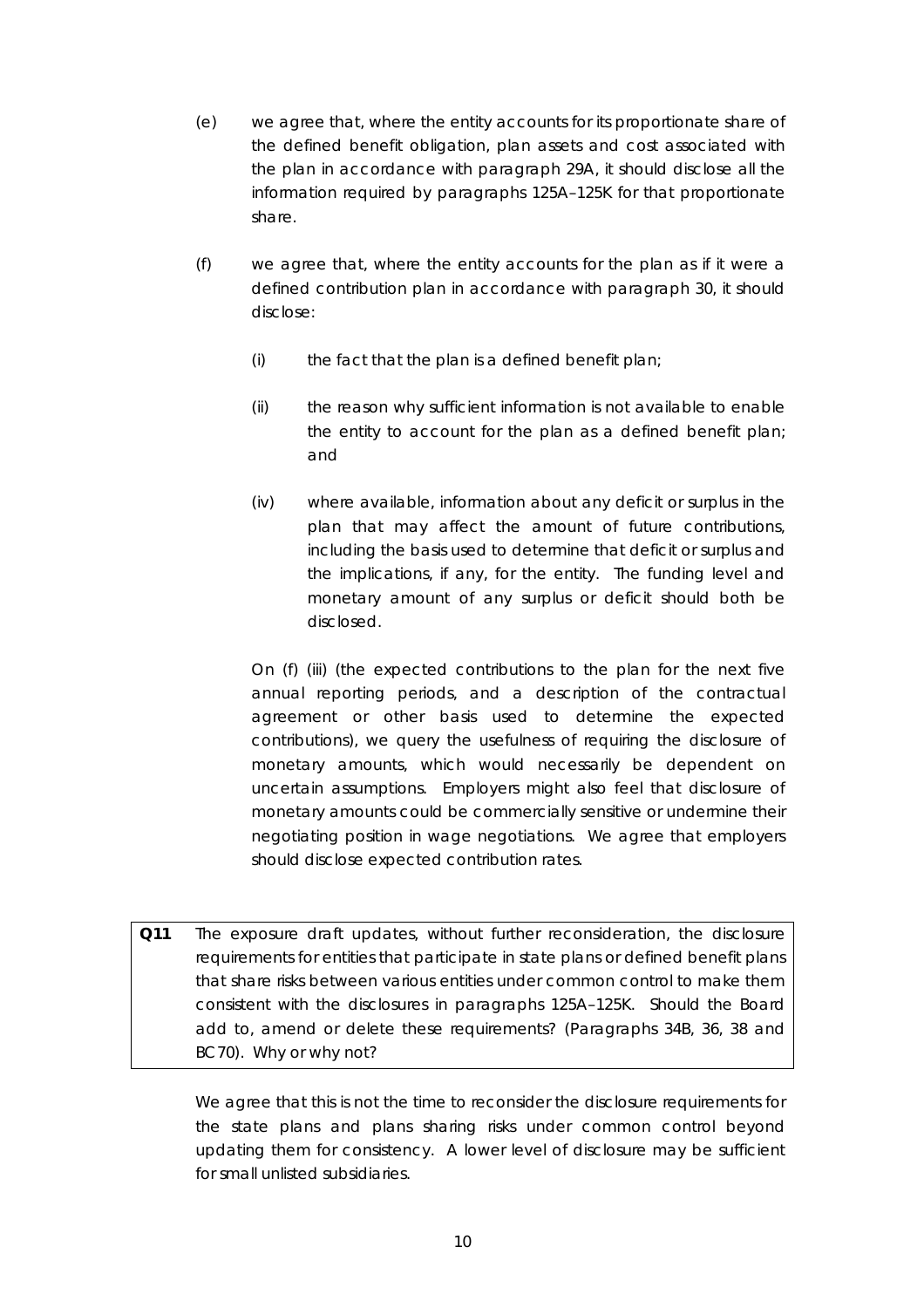# *Other comments*

*Q12 Do you have any other comments about the proposed disclosure requirements? (Paragraphs 125A–125K and BC50–BC70).* 

No further comments.

# **Other issues**

| O13 | The exposure draft also proposes to amend IAS 19 as summarised below:            |
|-----|----------------------------------------------------------------------------------|
| (a) | The requirements in IFRIC 14 IAS 19—The Limit on a Defined Benefit Asset,        |
|     | Minimum Funding Requirements and their Interaction, as amended in                |
|     | November 2009, are incorporated without substantive change (Paragraphs           |
|     | 115A-115K and BC73).                                                             |
| (b) | 'Minimum funding requirement' is defined as any enforceable requirement for      |
|     | the entity to make contributions to fund a post-employment or other long-        |
|     | term defined benefit plan (Paragraphs 7 and BC80).                               |
| (C) | Tax payable by the plan shall be included in the return on plan assets or in the |
|     | measurement of the defined benefit obligation, depending on the nature of        |
|     | the tax (Paragraphs 7, 73(b), BC82 and BC83).                                    |
| (d) | The return on plan assets shall be reduced by administration costs only if those |
|     | costs relate to managing plan assets (Paragraphs 7, 73(b), BC82 and BC84-        |
|     | BC86).                                                                           |
| (e) | Expected future salary increases shall be considered in determining whether a    |
|     | benefit formula expressed in terms of current salary allocates a materially      |
|     | higher level of benefits in later years (Paragraphs 71A and BC87-BC90).          |
| (f) | The mortality assumptions used to determine the defined benefit obligation       |
|     | are current estimates of the expected mortality rates of plan members, both      |
|     | during and after employment (Paragraphs 73(a)(i) and BC91).                      |
| (g) | Risk-sharing and conditional indexation features shall be considered in          |
|     | determining the best estimate of the defined benefit obligation (Paragraphs      |
|     | 64A, 85(c) and BC92-BC96).                                                       |
|     |                                                                                  |
|     | Do you agree with the proposed amendments? Why or why not? If not, what          |
|     | alternative(s) do you propose and why?                                           |

- (a) We agree that the requirements in IFRIC 14 should be incorporated without substantive change.
- (b) We are comfortable with the proposed definition of 'minimum funding requirement'.
- (c) & (d) We believe that the issues around taxes and administration costs in relation to past service are not as straightforward as the Board suggests.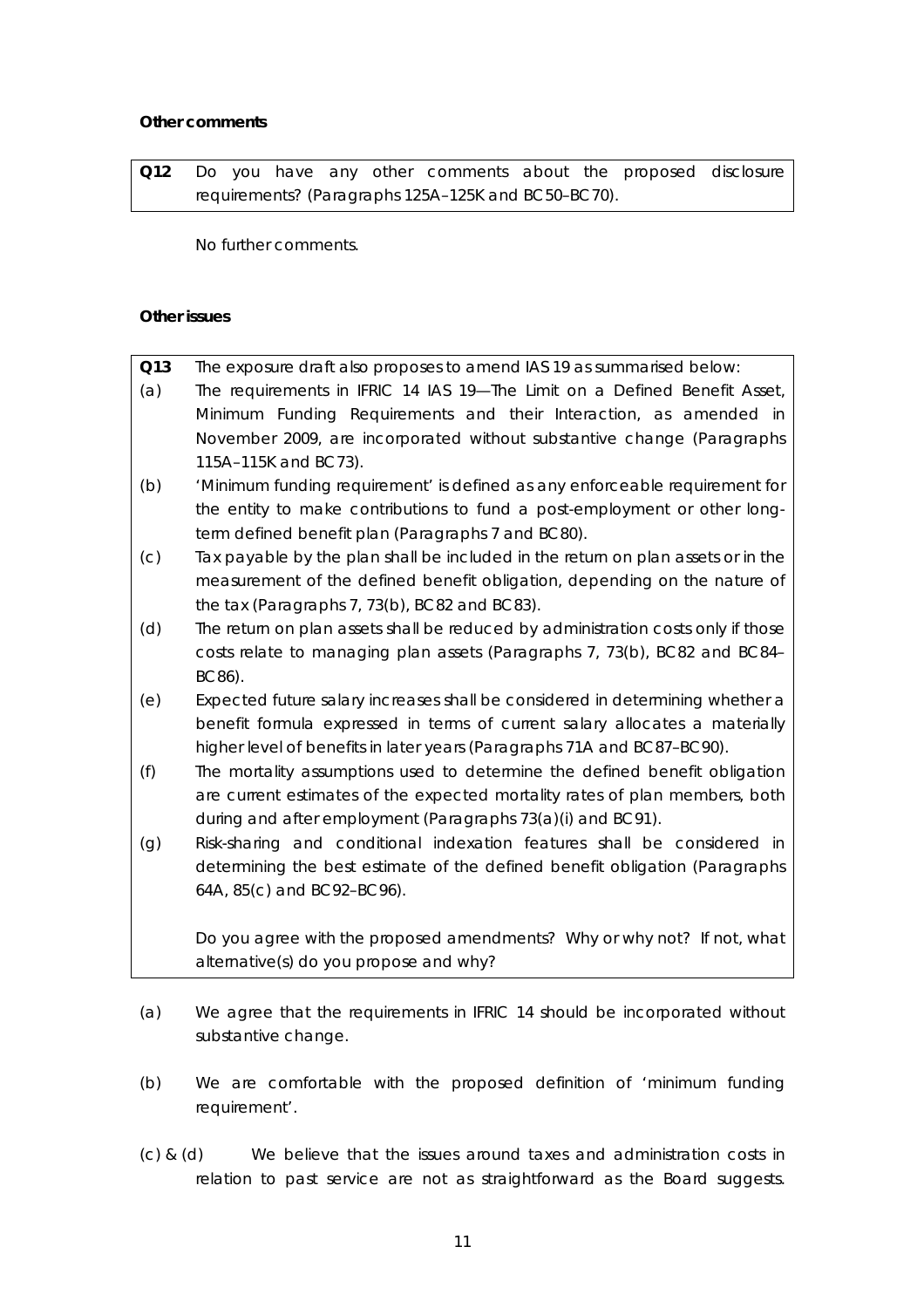Similar considerations apply to levy payments, for example (in the UK) for the Pension Protection Fund. In particular, the Exposure Draft's proposals are inconsistent with the accounting treatment for DB pensions and could artificially affect choices between DB and DC pension provision. We do not believe that this is a matter that needs to be urgently addressed. Because of this, and the fact that there are different views on the appropriate treatment of taxes and administration costs that deserve fuller consideration, we recommend that decisions on the removal of the current options should be held over to the IASB's fundamental review of pensions accounting.

- (e) The removal of the options in respect of the use of future salary increases in determining whether a benefit formula allocates a materially higher level of benefits in later years raises measurement issues that we do not believe are within the scope of the Exposure Draft. The proposal would also require an inconsistent treatment of career average and DC schemes that could artificially affect decisions on the form of pension provision. As with taxes and administration costs (Question 13 (c) and (d)), we recommend that decisions on the removal of the current options should be held over to the IASB's fundamental review of pensions accounting. Furthermore, as we argued in our response to the Board's earlier Discussion Paper on amendments to IAS 19, we do not accept that future salary increases are an obligation on the employer.
- (f) We agree that mortality assumptions should be current estimates of expected mortality rates of plan members.
- (g) We agree that risk sharing and conditional indexation features should be considered in determining the best estimate of the defined benefit obligation.

# **Multi-employer plans**

*Q14 IAS 19 requires entities to account for a defined benefit multi-employer plan as a defined contribution plan if it exposes the participating entities to actuarial risks associated with the current and former employees of other entities, with the result that there is no consistent and reliable basis for allocating the obligation, plan assets and cost to individual entities participating in the plan.*  In the Board's view, this would apply to many plans that meet the definition of *a defined benefit multiemployer plan. (Paragraphs 32(a) and BC75(b)).* 

 *Please describe any situations in which a defined benefit multi-employer plan has a consistent and reliable basis for allocating the obligation, plan assets and cost to the individual entities participating in the plan. Should participants in such multi-employer plans apply defined benefit accounting? Why or why not?*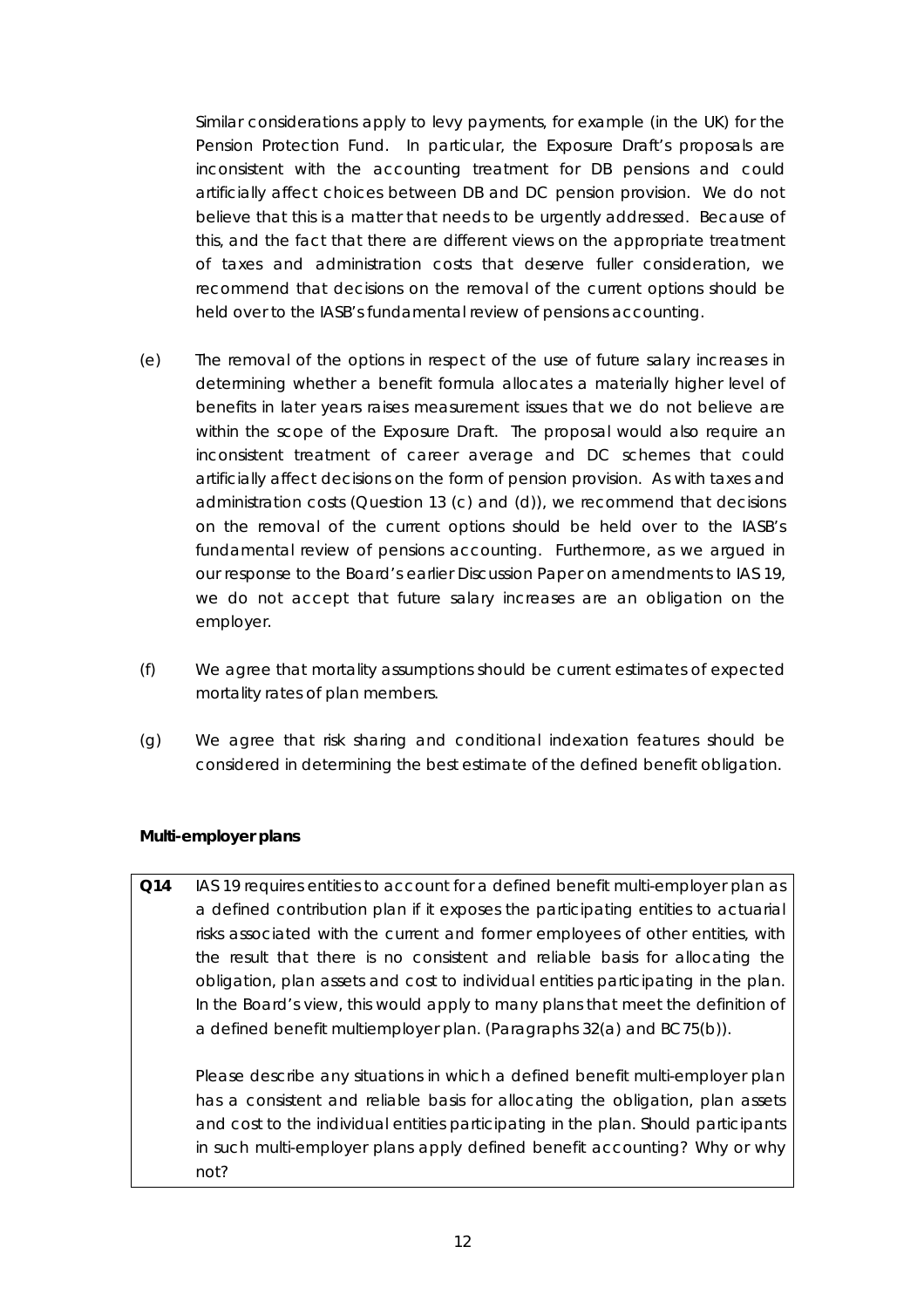We find it difficult to envisage, in the context of UK schemes, the circumstances in which a participant in a DB multi-employer plan that exposes the participating entities to actuarial risks associated with the current and former employees of other entities would be able to account for its share of the pension obligation on a consistent and reliable basis.

# **Transition**

# *Q15 Should entities apply the proposed amendments retrospectively? (Paragraphs 162 and BC97–BC101). Why or why not?*

We agree that entities should apply the proposed amendments retrospectively, as it would make no sense to include figures on an inconsistent basis within the same set of accounts. We note that entities will not have to recalculate amounts for dates earlier than the first period presented in the financial statements and believe that the requirement should not be too onerous for companies.

#### **Benefits and costs**

| Q <sub>16</sub> | In the Board's assessment:                                                    |
|-----------------|-------------------------------------------------------------------------------|
| (a)             | the main benefits of the proposals are:                                       |
| (i)             | reporting changes in the carrying amount of defined benefit obligations and   |
|                 | changes in the fair value of plan assets in a more understandable way.        |
| (ii)            | eliminating some presentation options currently allowed by IAS 19, thus       |
|                 | improving comparability.                                                      |
| (iii)           | clarifying requirements that have resulted in diverse practices.              |
| (iv)            | improving information about the risks arising from an entity's involvement in |
|                 | defined benefit plans.                                                        |
| (b)             | the costs of the proposal should be minimal, because entities are already     |
|                 | required to obtain much of the information required to apply the proposed     |
|                 | amendments when they apply the existing version of IAS 19.                    |
|                 |                                                                               |
|                 | Do you agree with the Board's assessment? (Paragraphs BC103-BC107) Why        |
|                 | or why not?                                                                   |

We do not fully accept the Board's assessment of the proposed benefits of the Exposure Draft's proposals. In particular, we believe that the removal of the options in relation to tax and administration costs and to the use of expected salary increases in determining whether a benefit formula allocates a higher level of benefits in later years could encourage non-economic decisions on pension choices (see our answers to Question 13 (c)–(e)).